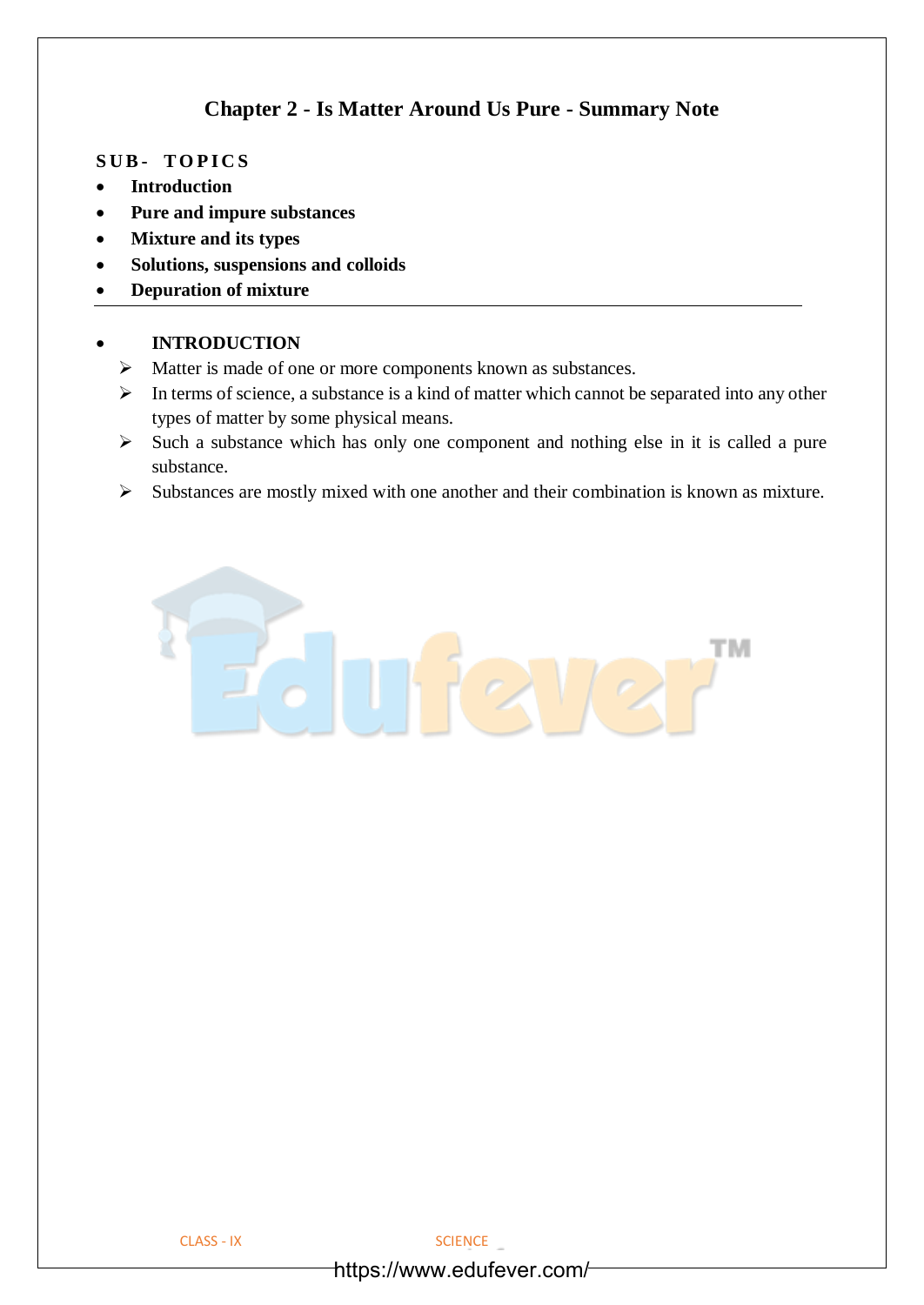

## • **PURE AND IMPURE SUBSTANCES**

**Pure substances:** A pure substance is one which is made up of only one kind of particles. These may be atoms or molecules and can't be separated by any physical method for example water, sulphur, hydrogen, carbon etc. are know as pure substances because they are made up of only one kind of particles. A pure substance has a fixed composition as well as a fixed melting point and boiling point.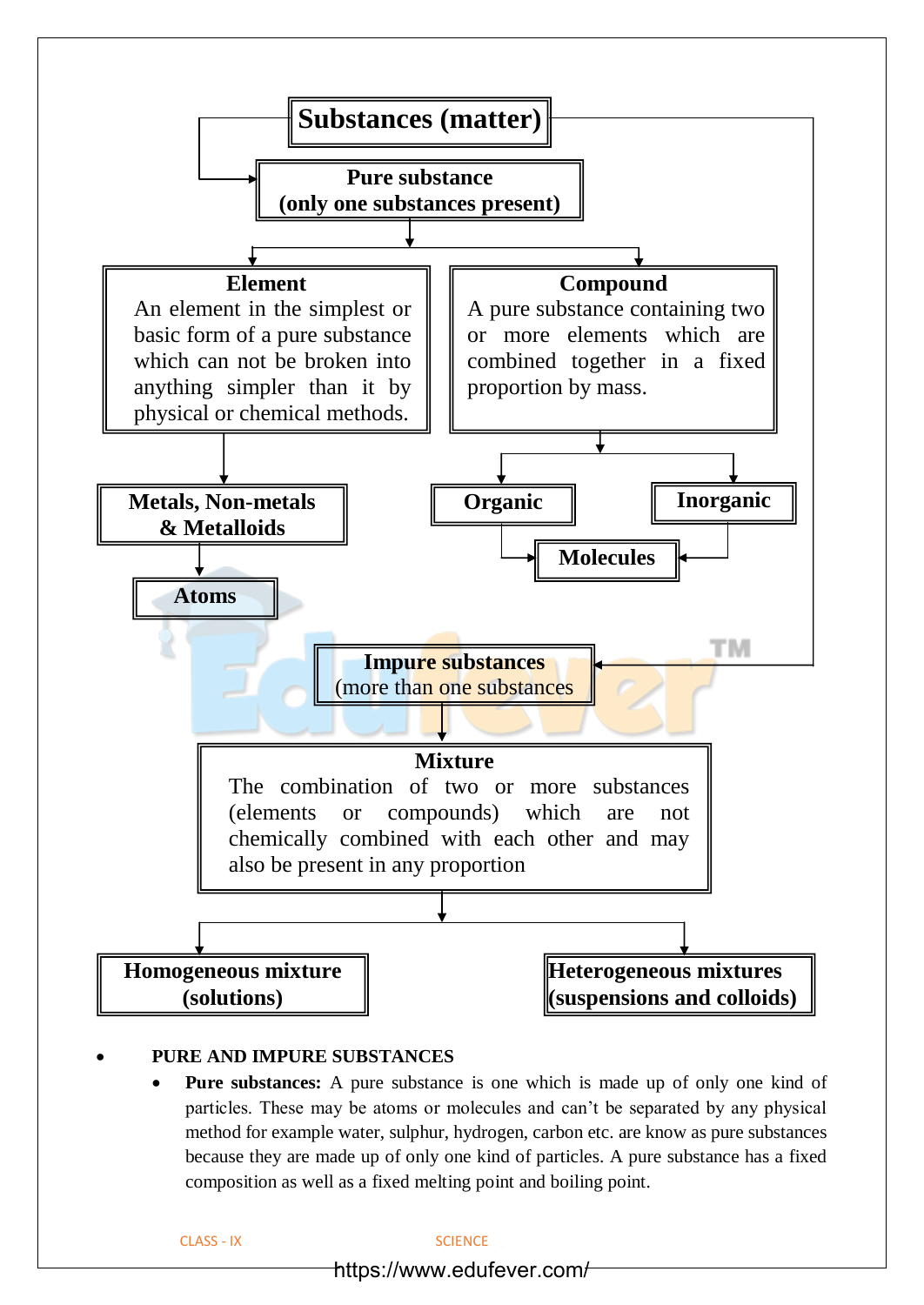- **Impure Substances:** An impure substances is that which made by two or more than two different kinds of particle (atoms or molecules) and can be separated by physical method. All the mixtures are impure substances. Some of the examples of the mixtures are: salt solution, sugar solution, milk, sea-water, air, sugarcane juice, soft drinks, sharbat, rocks, minerals, petroleum, LPG, biogas, tap water, tea, coffee, paint, wood, soil and bricks. A mixture may be homogeneous or heterogeneous. A mixture does not have a fixed composition or a fixed melting point and boiling point.
- ➢ **Types of pure Substances:** Pure substances have been classified into two types. These are elements and compounds.
- ➢ **An element is the simplest or basic form of a pure substance which cannot be broken into anything simpler than it by physical or chemical methods.** The later studies by Dalton have shown that the simplest form of matter is atoms. It may now be defined as

**The pure substance which is made up of one kind of atom only. Examples**  hydrogen, carbon, oxygen, etc.

Elements can be solids, liquids and gases. For example, sodium and carbon elements are solids; mercury and bromine elements are liquids, whereas hydrogen and oxygen elements are gases, at the room temperature. In fact, majority of the elements are solids. Elements further classified in to three forms:

TМ

- **Metals**
- **Non-metals**
- **Metalloids**

#### ➢ **Metals**

A metal is an element that is malleable and ductile, and conducts electricity some of the **examples** of metals are: Iron, Copper, Aluminium, zinc,, Silver, Gold, Platinum, Chromium, Sodium, potassium, Magnesium,

## ➢ **Non-Metals**

Non-metals as the name suggests are opposite to metals, which means that their properties are quite different from the metals. They are comparatively less in number but they are very important for living organism. Only about fourteen to fifteen elements are non-metals. Eg. Carbon, Sulphur, Phosphorous, Hydrogen and Oxygen.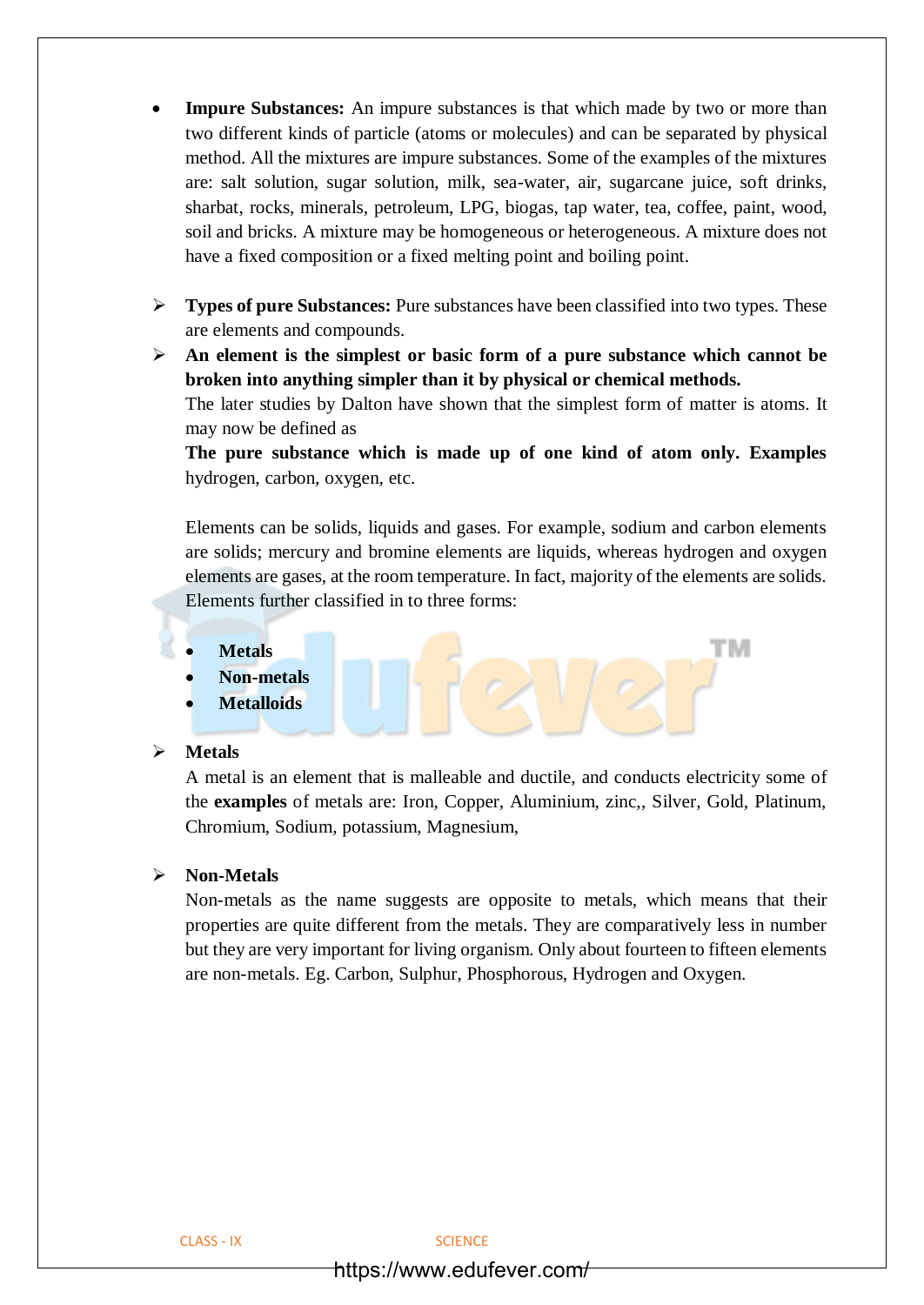# **COMPARISON AMONG THE PROPERTIES OF METALS AND NON-METALS**

| <b>Metals</b> |                                        | <b>Non-Metals</b> |                                         |
|---------------|----------------------------------------|-------------------|-----------------------------------------|
| 1.            | Metals are strong and tough. They      |                   | 1. Non-metals are not strong. They have |
|               | have high tensile strength.            |                   | low tensile strength.                   |
| 2.            | Metals are sonorous. They make a       | 2.                | Non-metals are not sonorous.            |
|               | ringing sound when struck.             | 3.                | Non-metals are non-lustrous (dull) and  |
| 3.            | Metals are lustrous (shiny) and can be |                   | cannot be polished (except iodine       |
|               | polished                               |                   | which is a lustrous non-metals).        |
| 4.            | Metals are solids at room temperature. | 4.                | Non-metals may be solid, liquid or      |
|               | (except mercury which is a liquid      |                   | gases at the room temperature.          |
|               | metal).                                | 5.                | Non-metals are bad conductors of heat   |
| 5.            | Metals are good conductors of heat     |                   | and electricity (except diamond which   |
|               | and electricity.                       |                   | is a good conductor of heat, and        |
| 6.            | Metals are malleable and ductile. That |                   | graphite which is a good conductor of   |
|               | is, metals can be hammered into thin   |                   | electricity).                           |
|               | sheets and drawn into thin wires.      | 6.                | Non-metals are brittle. They<br>are     |
|               |                                        |                   | neither malleable nor ductile.          |

## ➢ **Metalloids**

There are a few elements which possess the characteristics of both the metals and nonmetals. These are actually **border-line** elements and are known as metalloids. A few common examples of metalloids are: Boron (B), Silicon (Si), Germanium (Ge), Arsenic (As), Antimony (Sb), Bismuth (Bi), Tellurium (Te) and Polonium (Po).

| Illustration $-1$ : | State two reasons for believing that copper is a metal and sulphur is a non- |  |  |  |  |
|---------------------|------------------------------------------------------------------------------|--|--|--|--|
|                     | metal.                                                                       |  |  |  |  |
| <b>Solution:</b>    | The two properties which tell us that copper is a metal and sulphur is a non |  |  |  |  |
|                     | metal are given below:-                                                      |  |  |  |  |
|                     | Copper<br>a.                                                                 |  |  |  |  |
|                     | Copper is malleable and ductile. It can be hammered into thin sheets and     |  |  |  |  |
|                     | drawn into wires.                                                            |  |  |  |  |
|                     | Copper is a good conductor of heat and electricity.<br>2.                    |  |  |  |  |
|                     | <b>Sulphur</b><br>b.                                                         |  |  |  |  |
|                     | Sulphur is neither malleable nor ductile. It is brittle. Sulphur breaks into |  |  |  |  |
|                     | pieces when hammered or stretched.                                           |  |  |  |  |
|                     | Sulphur is a bad conductor of heat and electricity.<br>2.                    |  |  |  |  |
|                     |                                                                              |  |  |  |  |

# • **MIXTURE AND ITS TYPES**

# **Compounds:**

It is also pure substance like elements. But it represents a combination of two or more than two elements which are combined chemically.

"A pure substance containing two or more elements which are combined together in a fixed proportion by mass"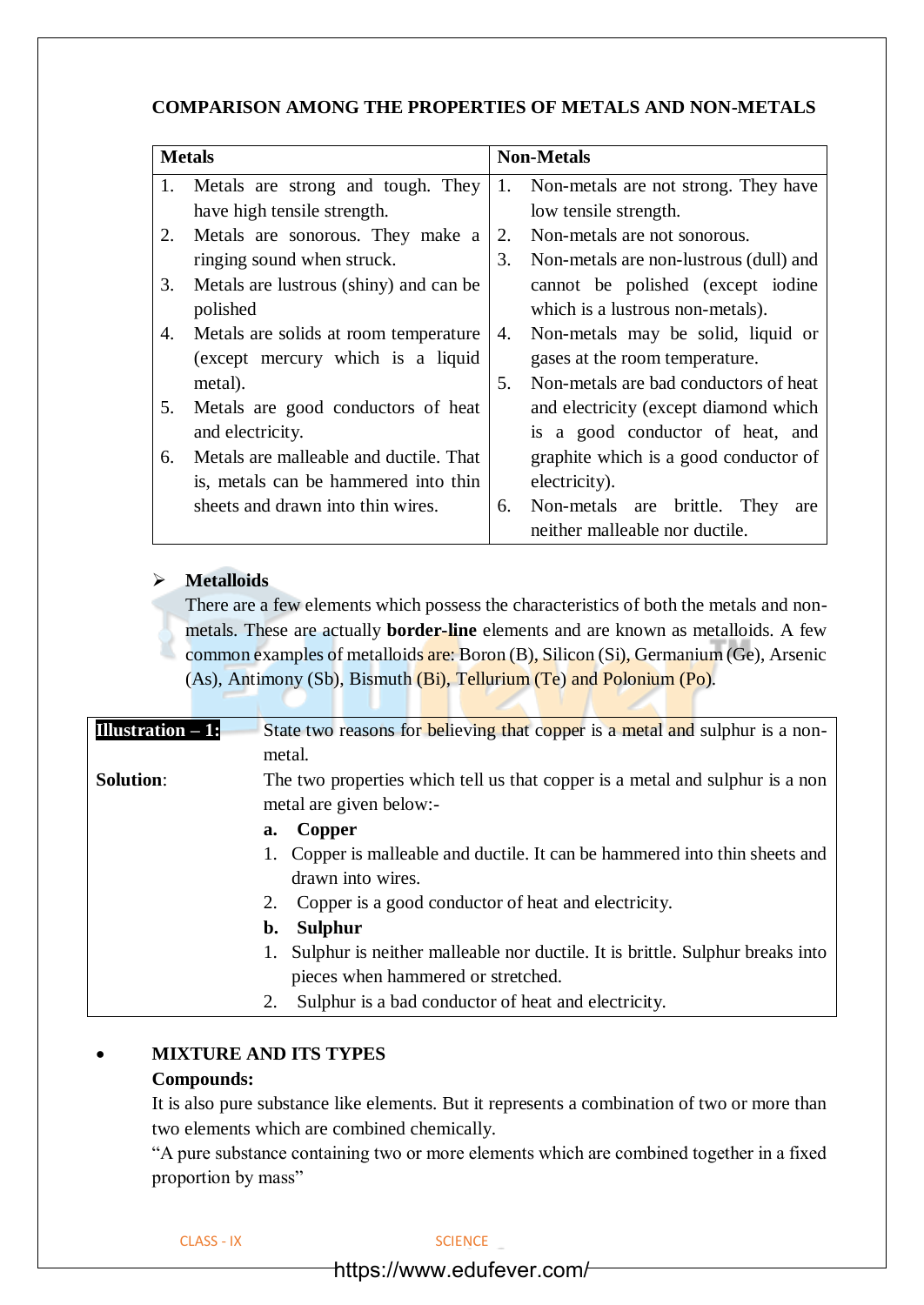Example:  $H_2O$  (water),  $CO_2$  (Carbon dioxide), NH<sub>3</sub> (Ammonia) etc.

#### **Types of Compounds:**

The compounds have been classified into two types. These are:

- **(a) Inorganic compounds:** These compounds have been mostly obtained from non-living sources such as rocks and minerals. A few examples of inorganic compounds are: common salt, marble, washing soda, baking soda, carbon dioxide, ammonia, sulphuric acid ect.
- **(b) Organic compounds:** The word 'organ' relates to different organs of living beings. Therefore, organic compounds are the compounds which are obtained from living beings i.e., plants and animals. It has been found that all the organic compounds contain carbon as their essential constituent. Therefore, the organic compounds are quite often known as **'carbon compounds'.** A few common examples of organic compounds are: methane, ethane, propane (all constituents of cooking gas), alcohol, acetic acid, sugar, proteins, oils, fats etc.
	- **Characteristic of compounds**
	- The important characteristics of the compounds are:
	- **A pure compounds is-composed of the same elements**
	- A pure compounds is homogeneous in nature
	- Properties of the compound are altogether different from the element "from which it is formed.
	- Since a compound is formed as a result of chemical reaction, its properties quite different from the elements from which it is formed. For example, hydrogen gas is combustible while oxygen is a supporter of combustion. Water is formed as result of the chemical reaction between the two gases. It is neither combustible nor a supporter of combustion. It extinguishes or stops combustion. We often add water to extinguish fire.
	- Constituents of a chemical compounds cannot be separated mechanically.
	- Formation of compounds involves energy change.
	- What is considered to be a compound due to the following reasons:
	- Water cannot be separated into its constituent's hydrogen and oxygen by-physical methods.
	- Properties of water are entirely different from its constituents' hydrogen and oxygen. Hydrogen is combustible while oxygen supports combustion. Water is quite different from the two and it extinguishes fire.
	- Heat and light are given out when water is formed by burning hydrogen and oxygen.
	- The composition of water is fixed. Its constituents hydrogen and oxygen are present in the ratio of 1: 8 by mass.
	- Water has a fixed boiling point of 100°C (or 373 K) under atmospheric-pressure of 1 atmosphere (or 760 mm).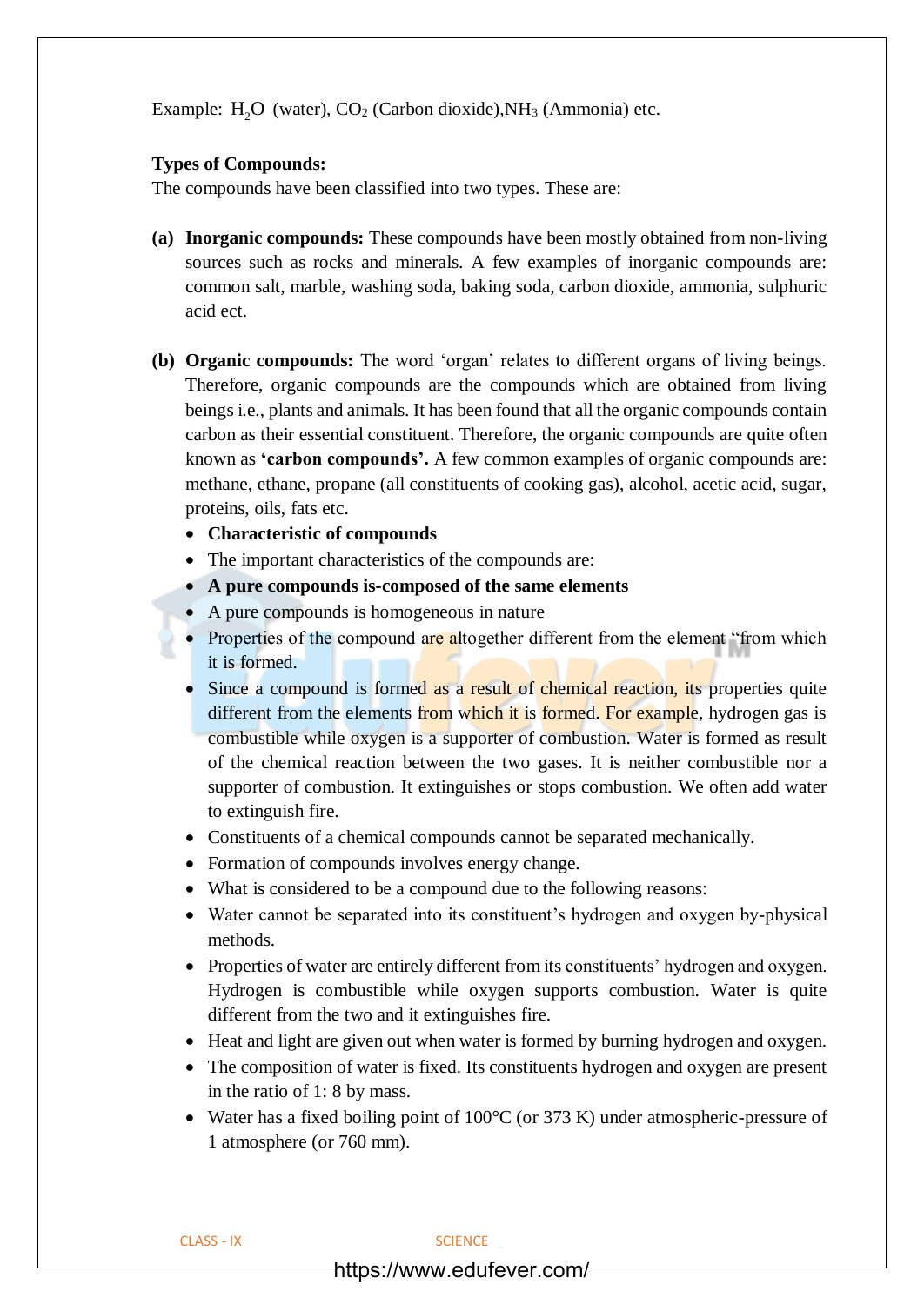## **Mixture**

"The combination of two or more substance (element of compounds) which are not chemically combined with each other and may also be present is any proportion is known as mixture". There are two type of mixture:

- Homogeneous mixture
- Heterogeneous mixture

Elements and compounds are pure substance. Mixtures are not pure substances in terms of science.

#### **(1) Homogeneous Mixtures**

"A mixture is said to be homogeneous the different constituents or substances present in it exist in one single phase without any visible boundaries of separation in them. A homogeneous mixture has a uniform composition throughout". A few examples of homogeneous mixture are as follows:

When we dissolve a salt like sodium chloride of sugar present in the solid phase water (liquid phase), the mixture formed as a result of mixing is in single phase only. It is the liquid phase known as solution. In the solution, the particles of sodium chloride or sugar lose their physical state but not their identity. A solution of sodium chloride has a bitter taste while sugar solution is sweet in taste.

• Air is also a homogenous mixture of a number of gases like nitrogen, oxygen, carbon dioxide, water vapours, inert gases etc. All the gases present in air constitute one single phase i.e., gaseous phase. Air is also regarded as solution. тм All homogeneous mixtures are regarded as solutions.

#### **(2) Heterogeneous Mixtures**

"A mixture is said to be heterogeneous if it does not have a uniform composition and also has visible boundaries of separation between the constituents."

A few examples of heterogeneous mixtures are:

- A mixture of sand and common salt is regarded as a heterogeneous mixture. No doubt, these are present in the same phase i.e., solid phase but have clear boundaries of separation. The particles of sand and common salt can be easily seen in the mixture.
- Similarly, oil and water form a heterogeneous mixture. Here also both the constituents are liquids but have different boundaries of separation. Both oil and water are present in different layers.

#### **Distinction between compounds and a mixture:**

| ounds |                                                     | res                                                                            |  |  |
|-------|-----------------------------------------------------|--------------------------------------------------------------------------------|--|--|
|       |                                                     | In a compound, two or more elements I in the mixture, two or more elements or  |  |  |
|       | are combined chemically.                            | compounds are simply mixed not                                                 |  |  |
|       | In a compound, the elements are combined chemically |                                                                                |  |  |
|       |                                                     | present in the fixed ratio by mass. In a mixture, the constituents are present |  |  |
|       | This ratio cannot change.                           | in fixed ratio. It can very.                                                   |  |  |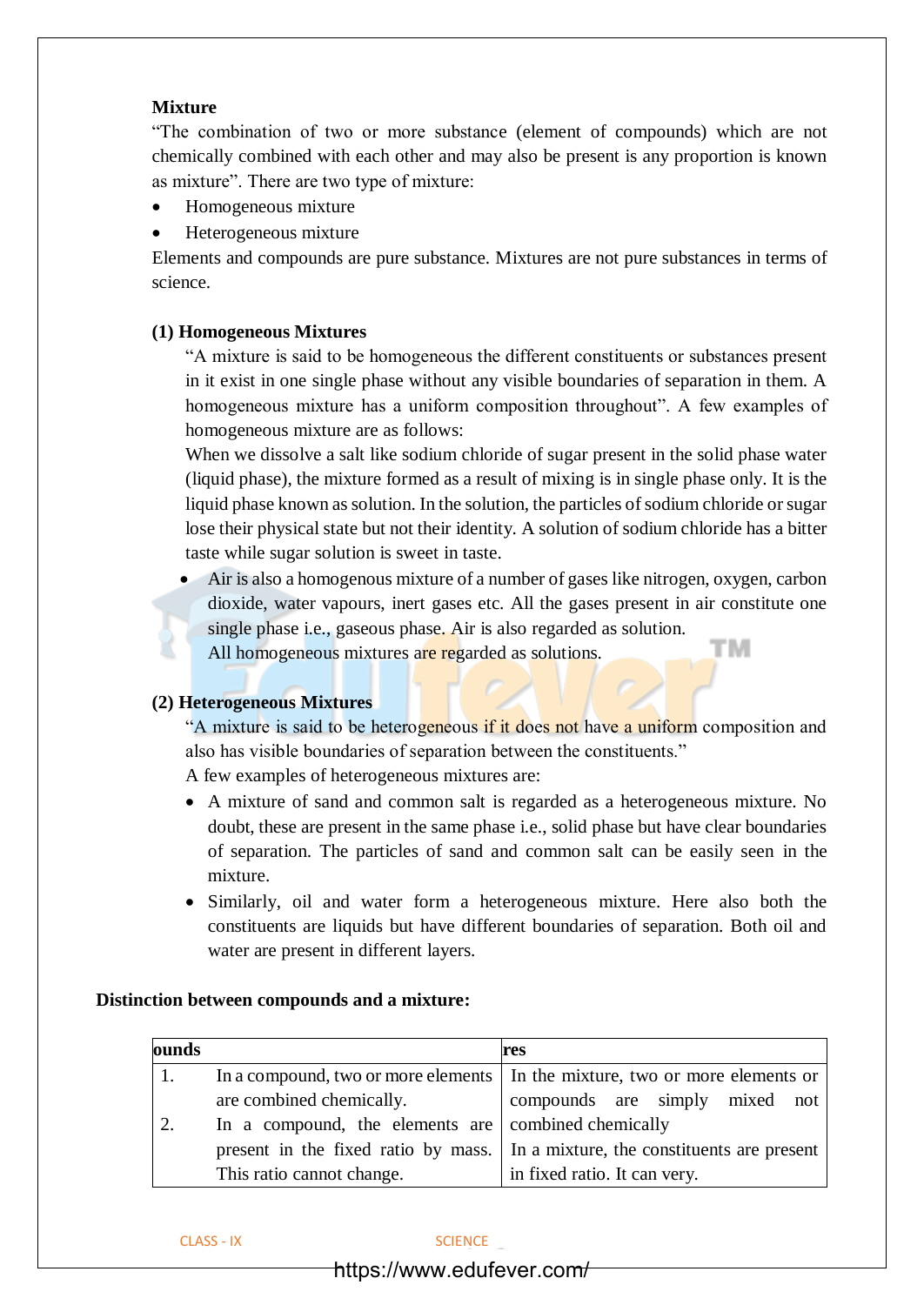| 3.                  | Compounds are always homogeneous                                        | Mixtures may be either homogeneous or                                          |  |  |
|---------------------|-------------------------------------------------------------------------|--------------------------------------------------------------------------------|--|--|
|                     | i.e., they have the same composition                                    | heterogeneous in nature.                                                       |  |  |
|                     | throughout.                                                             | In a mixture, the constituents do lose their                                   |  |  |
| $\overline{4}$ .    | In a compound, the constituents lose                                    | identities i.e., a mixture shows the                                           |  |  |
|                     | their identities i.e., a compound does                                  | characteristics of all the constituents.                                       |  |  |
|                     | not show that characteristics of the                                    | No energy change is noticed in the                                             |  |  |
|                     | constituting element.                                                   | formation of a mixture.                                                        |  |  |
| 5.                  | In the formation of a compound,                                         | The constituents from a mixture can be                                         |  |  |
|                     | energy in the form of heat, light or                                    | easily separated by physical mean.                                             |  |  |
|                     | electricity is either absorbed or                                       |                                                                                |  |  |
|                     | evolved.                                                                |                                                                                |  |  |
| 6.                  | In a compounds, the constituents                                        |                                                                                |  |  |
|                     | cannot be separated by physical                                         |                                                                                |  |  |
|                     | means.                                                                  |                                                                                |  |  |
|                     |                                                                         |                                                                                |  |  |
| Illustration $-2$ : | (i)                                                                     | Explain why, air is considered a mixture and not a compound.                   |  |  |
| <b>Solution</b>     |                                                                         | Air is considered a mixture because of the following reasons:                  |  |  |
|                     |                                                                         | a. Air can be separated into its constituents like oxygen, nitrogen, etc.,     |  |  |
|                     |                                                                         | by the physical process or fractional distillation (or liquid air).            |  |  |
|                     |                                                                         | <b>b.</b> Air shows the properties of al the gases present in it. For example, |  |  |
|                     |                                                                         | oxygen supports combustion and air also supports combustion;                   |  |  |
|                     | carbon dioxide turns lime- water milky and air also turns lime-water    |                                                                                |  |  |
|                     | milky, though very, very slowly.                                        |                                                                                |  |  |
|                     | c. Heat and light, etc., are neither given out nor absorbed when air is |                                                                                |  |  |
|                     |                                                                         | prepared by mixing the required proportions of oxygen, nitrogen,               |  |  |
|                     | carbon dioxide, argon, water vapour, etc.                               |                                                                                |  |  |
|                     | d. Air has a variable composition because air at different places       |                                                                                |  |  |
|                     |                                                                         |                                                                                |  |  |
|                     |                                                                         | contains different amounts of the various gases. It does not have a            |  |  |
|                     | definite formula.<br>e. Liquid air does not have a fixed boiling point. |                                                                                |  |  |

*(ii)* Classify the following into element, compounds and mixture: Sodium, Soil, Sugar solution, Silver, Calcium carbonate, tin Silicon, Coal, Air, Soap, Methane, Carbon Dioxide, Blood.

# **Solution:** We can classify the given materials into elements, compound and mixtures as follows:

- **a. Elements:** Sodium, Silver, Tin, Silicon
- **b. Compounds:** Calcium carbonate, Soap, Methane, Carbon dioxide.
- **c. Mixtures:** Soil, Sugar Solution, Coal, Air, Blood.
- *(iii)* Give the names of the elements present in the following compounds: *(a)* Quicklime *(b)* Hydrogen bromide, *(c)* Baking soda *(d)* Potassium sulphate

**Solution:** a. Quicklime is calcium oxide, CaO. The elements present in it are: Calcium (Ca) and Oxygen (O).

> b. Hydrogen bromide is HBr. The elements presen tin it are: Hydrogen (H) and Bromine (Br).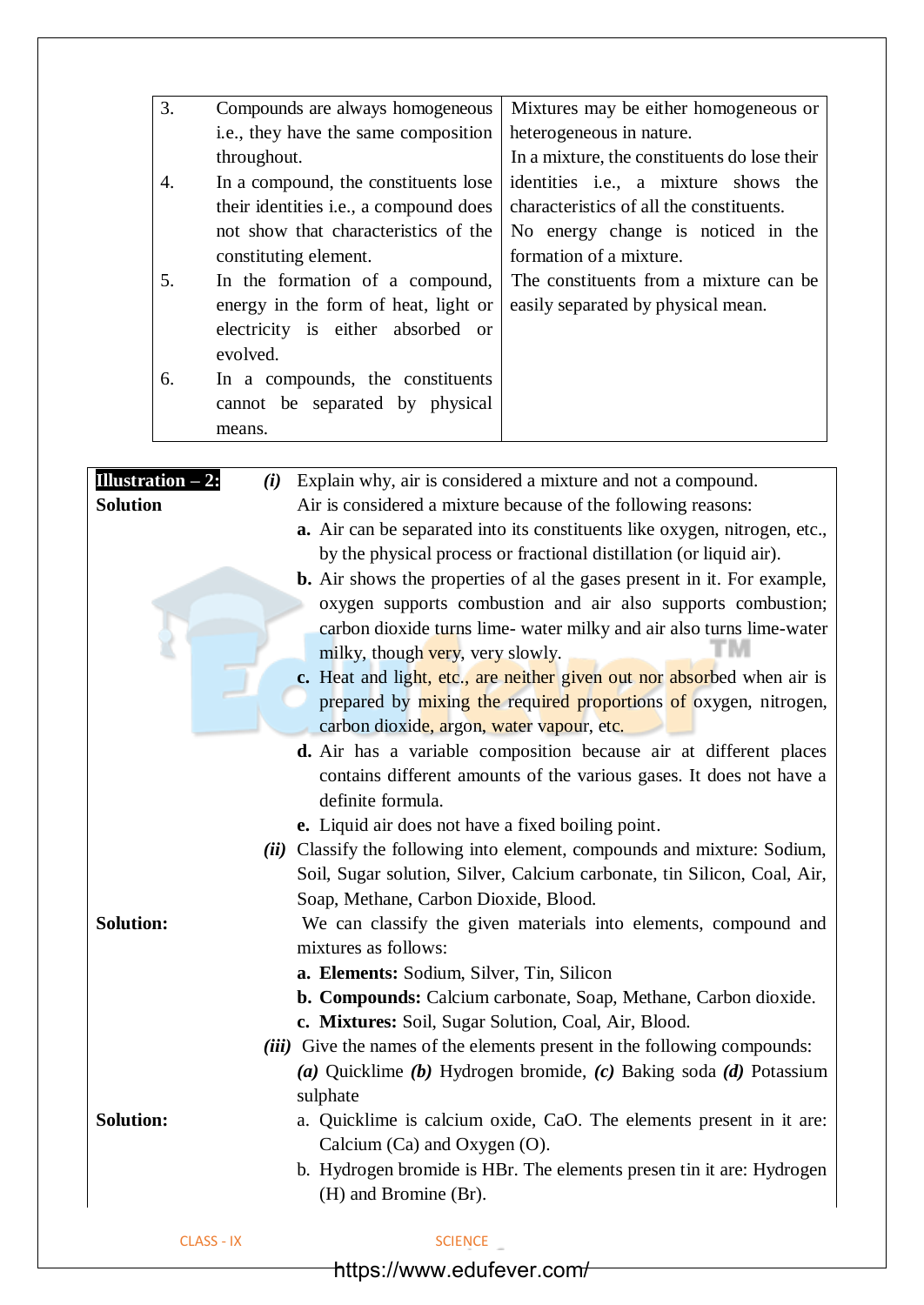- c. Baking soda is sodium hydrogencarbonate,  $NaHCO<sub>3</sub>$ . The elements present in it are: Sodium (Na), Hydrogen (H), Carbon (C) and Oxygen (O).
- d. Potassium sulphate is  $K_2SO_4$ . The elements present in it are: Potassium (K), Sulphur (S) and oxygen (O).

### • **SOLUTION, SUSPENSIONS AND COLLOIDS**

#### The case of Solution

**Solute:** The substance which is dissolved to make solution known as solute like: salt, sugar etc.,

**Solubility of a solute:** "The maximum amount of solute which can be dissolved is 100 gm of the solvent of form a saturated solution at a given temperature is known as a solubility of a solute."

It is directly proportional to temperature.

Solubility =  $\frac{\text{mass of solute}}{\text{mass}} \times 100$  $\frac{\text{mass of solute}}{\text{mass of solvent}} \times$ 

Solution can be further divided in to two types on the basic of solubility of solute

#### **SATURATED AND UNSATURATED SOLUTIONS**

**Saturated solution:** A solution is said to be saturated if it has maximum amount of the solute dissolved in it at a given temperature and no solute can be dissolve further.

**Unsaturated solution:** A solution is said to be unsaturated if the more amount of solute can be dissolved in it at a given temperature.

#### **Suspensions**

The substances which are insoluble in water form suspension. "It is a heterogeneous mixture in which the small particles of a solid are spread throughout a liquid without dissolving in it'. **Example**: Chalk water mixture, muddy water milk of magnesia, fluorine water etc.

#### **Characteristic of Suspension**

- A suspension is of heterogeneous nature- There are two phase. The solid particles represent one phase while the liquid in which these are suspended or distributed forms the other phase
- The particle size in a suspension is more than 100 mn (or  $10^{-7}$  m).
- The particles in a suspension can be seen with naked eyes and also under a microscope.
- The solid particles present in the suspension can be easily separated by ordinary filter papers. No special filter papers are needed for the purpose.
- The particles in a suspension are unstable. They settle down after sometime when the suspension is kept undisturbed. This is known as precipitate.
- *It should be noted that suspension-and precipitate are actually the same. The particles of the solid in the suspended form represent suspension. When they settle, a precipitate result.*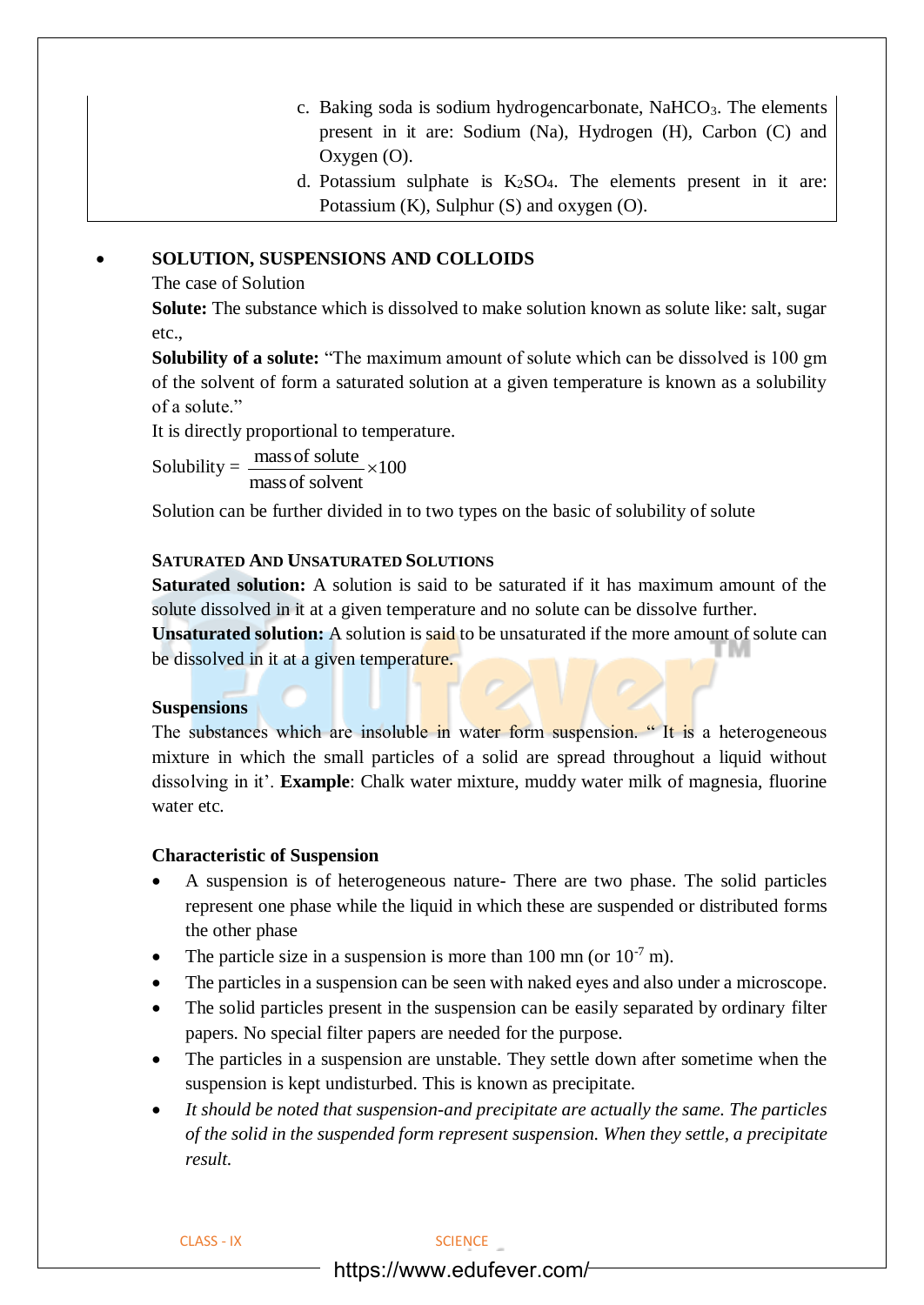#### **COLLOIDS**

- Colloid is a kind of solution in which the size of solute partials is intermediate between those the true solutions and those are in suspension. Colloidal solutions are also heterogeneous in nature like suspensions, but they have smaller size of the particles, which are distributed. It ranges between 1 nm to 100 nm i.e., in between the particles size in true solution and suspension. Since the particles sizes are close two what we notice in solutions most of the colloidal solutions appear to be homogeneous like true solutions. But actually these are not.
- We come across a large variety of the colloidal solutions in daily life. Smoke coining out of the chimneys of factories, tooth paste, ink, blood, soap solutions, jellies, starch solution in water are a few common examples.
- We have stated earlier that the colloidal solutions are the heterogeneous mixtures. This means that, the constituents are not present in a single phase. Actually there are two phases in a colloidal solution. These are known as dispersed phase and dispersion medium.

#### **CHARACTERISTIC OF COLLOIDAL SOLUTIONS**

• **Colloidal solutions appear to be homogeneous but are actually heterogeneous in nature.**

This happens because of particle size (1 nm to 100 nm), which is quite close to particle in a colloidal solution as we do in case of suspension. But these can be seen under a microscope.

#### • **Colloidal solutions are a two phase system**

We have discussed above that the colloidal solutions represent a two-phase system. These are dispersed phase and dispersion medium. That is why, the colloidal solutions are of heterogeneous nature.

#### • **Colloidal particles pass through ordinary filter papers**

In most of the cases, the colloidal solutions pass through ordinary filter papers like true solutions. This is because of the fine size of the dispersed phase or colloidal particles. Special filter papers known as ultra filter papers have to be used to separate these particles from the dispersion medium.

#### • **Colloidal particles carry charge**

We have learnt that the dispersed phase particles in a colloidal solution remain dispersed or suspended. They do not come close to one another as in case of suspension. This happens due to the presence of some charge (positive or negative) on these particles. Please remember that all the particles belonging to a particular colloidal solution carry the same charge. That is why, these similarly charged particles repel each other and remain dispersed or suspended. For **example**,

Hemoglobin, starch, gelatin, metal like copper, silver, gold, metal sulphides have negative charge on their particles.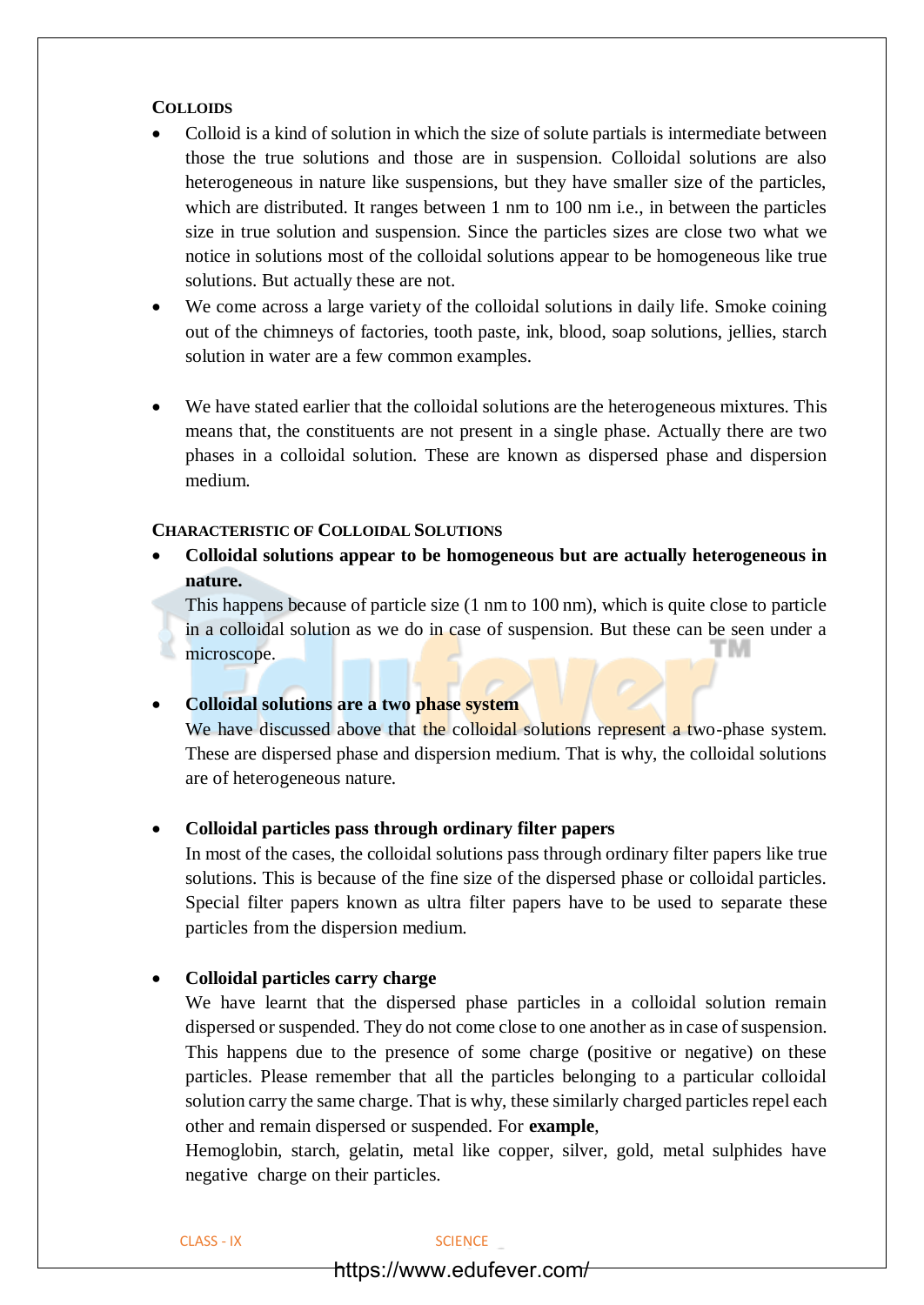The hydroxides of metals like iron, aluminium, calcium etc. Have positive charge on their particles.

• **Particles in a colloidal solution follow zigzag path**



It is normally not possible to see the colloidal particles because of their very small size. However, their path can be seen under a microscope. These particles follow a zig-zag path. You can observe this motion while watching a film in a theater. The beam of light which falls on the screen from behind has dust particles present in it. They follow zigzag path. Such type of movement of the colloidal particles was noticed for the first by Robert particles was noticed for the first by Robert Brown, English scientist in 1828. This is known as Brownian motion.

## • **Tyndall effect:**

In a colloidal solution, the particles are big enough to scatter light. This can be shown as follows. If a beam of light is put on a colloidal solution (say, soap solution), kept in a beaker in a dark room, the path of light beam is illuminated and becomes visible when seen from the side. The path of light beam becomes visible because the colloidal particles are big enough to scatter light falling on them in all the direction. This scattered light enters our eyes and we are able to see the path of light beam.



- The particles in a colloidal solution scatter light "The scattering of light by colloidal particles is known as Tyndall effect."
- Difference between suspension, colloidal and true solution

| <b>Property</b>           | <b>Suspension</b> | <b>Colloidal solution</b> | <b>True solution</b> |
|---------------------------|-------------------|---------------------------|----------------------|
| 1. Particle size          | $>100$ nm         | 1 to 100 nm               | $< 1$ nm             |
| 2. separation by ordinary | Possible          | Not possible              | Not possible         |
| filtration                |                   |                           |                      |
| 3. settling of particles  | Settle of their   | Settle<br>only<br>on      | Do not settle        |
|                           | own               | centrifugation            |                      |
| 4. appearance             | Opaque            | Generally                 | Transparent          |
|                           |                   | transparent               |                      |

CLASS - IX SCIENCE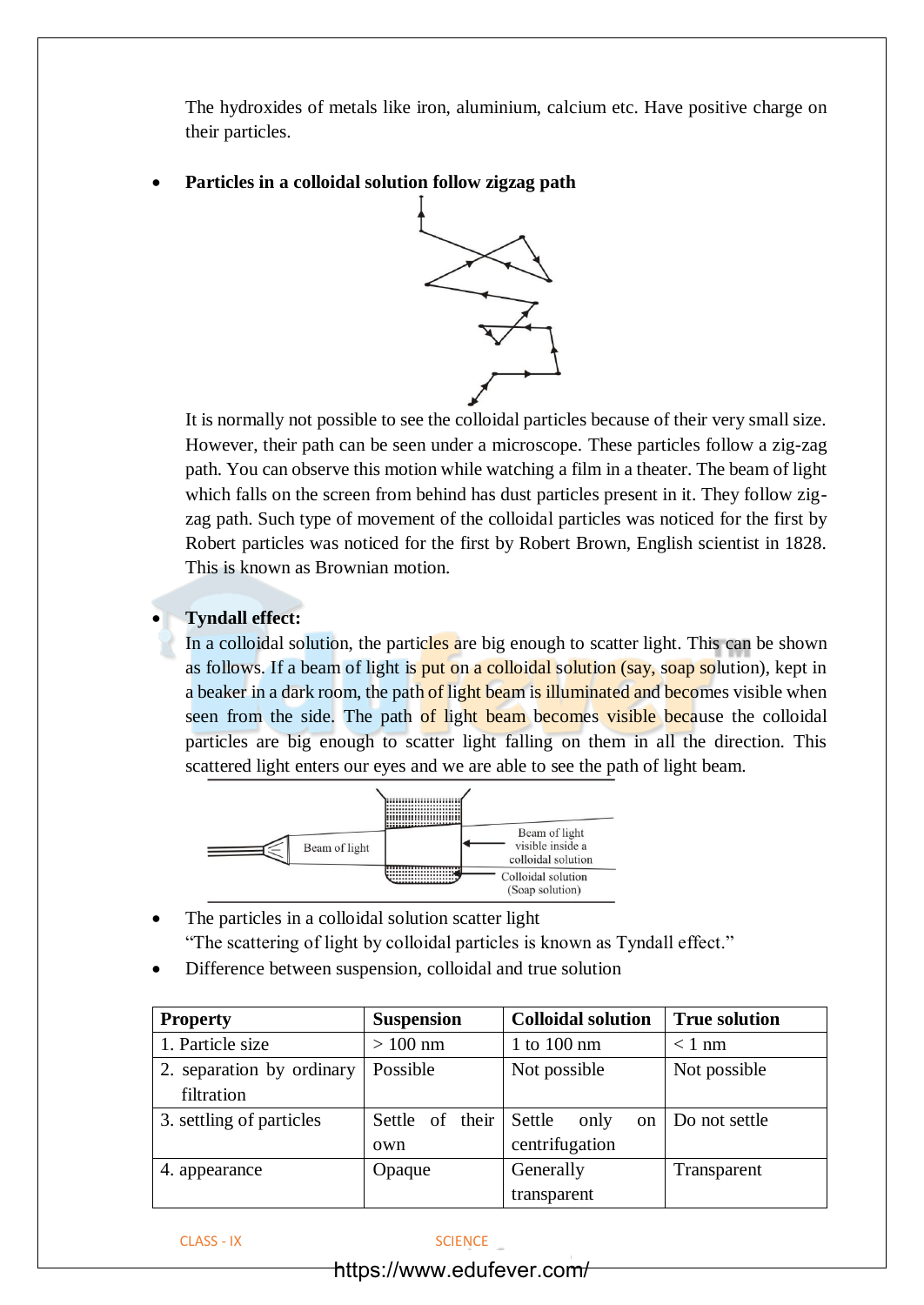| 5. Tyndall effect         | <b>Shows</b>   | <b>Shows</b>   | Does not show           |
|---------------------------|----------------|----------------|-------------------------|
| 6. diffusion of particles | Do not diffuse | Diffuse slowly | Diffuse rapidly         |
| 7. Brownian movement      | May show       | Show           | May or may not<br>shown |
| 8. Nature heterogeneous   | Heterogeneous  | Homogeneous    |                         |

- To distinguish a colloid from a solution. We can distinguish between colloids (or colloidal solutions0 and true solutions by using tyndall effect. For example, a soap solution scatters a beam of light passing through it and render its path visible, therefore, soap solution is a colloid (or colloidal solution). On the other hand, salt solution does not scatter a beam of light passing through it and does not render, its path visible, therefore, salt solution is a true solution.
- Classification of Colloids

Colloids are classified according to the physical state of dispersed phase (solute) and the dispersion medium (solvent). These are

TIM

- (i) Sol.
- (ii) Solid sol.
- (iii) Aerosol
- (iv) Emulsion
- (v) Foam
- (vi) Solid foam
- (vii) Gel

|            | <b>Technical name</b> | <b>Dispersed</b> | <b>Dispersion</b> | <b>Examples</b>                  |
|------------|-----------------------|------------------|-------------------|----------------------------------|
| of colloid |                       | phase            | medium            |                                  |
|            | sol.                  | Solid            | Liquid            | soap solution,<br>Ink,<br>starch |
|            |                       |                  |                   | solution, most paints            |
| 2.         | solid sol.            | Solid            | Solid             | Coloured gemstone (kike ruby     |
|            |                       |                  |                   | glass)                           |
| 3.         | aerosol               | (i) solid        | Gas               | Smoke, automobile exhausts       |
|            |                       | (ii) liquid      | Gas               | hairspray, fog, mist, clouds     |
| 4.         | emulsion              | Liquid           | Liquid            | Milk, butter, face cream         |
| 5.         | foam                  | Gas              | Liquid            | Fire-extinguisher foam,<br>soap  |
|            |                       |                  |                   | bubbles, shaving cream, beer     |
|            |                       |                  |                   | foam                             |
| 6.         | solid                 | Gas              | Solid             | Insulating foam, foam rubber,    |
| foam       |                       |                  |                   | sponge                           |
| 7.         | gel                   | Solid            | Liquid            | Jellies, gelatin                 |

| Illustration $-3$ : | (i) A solution contains 30 g of sugar dissolved in 370 g of water. Calculate<br>the concentration of this solution.                |
|---------------------|------------------------------------------------------------------------------------------------------------------------------------|
| <b>Solution:</b>    | We know that concentration of solution $=\frac{\text{Mass of Solute}}{\text{mass of Solute}} \times 100$ Here,<br>Mass of solution |
|                     | Mass of solute (sugar) = 30 g and, Mass of Solvent (water) = 370 g                                                                 |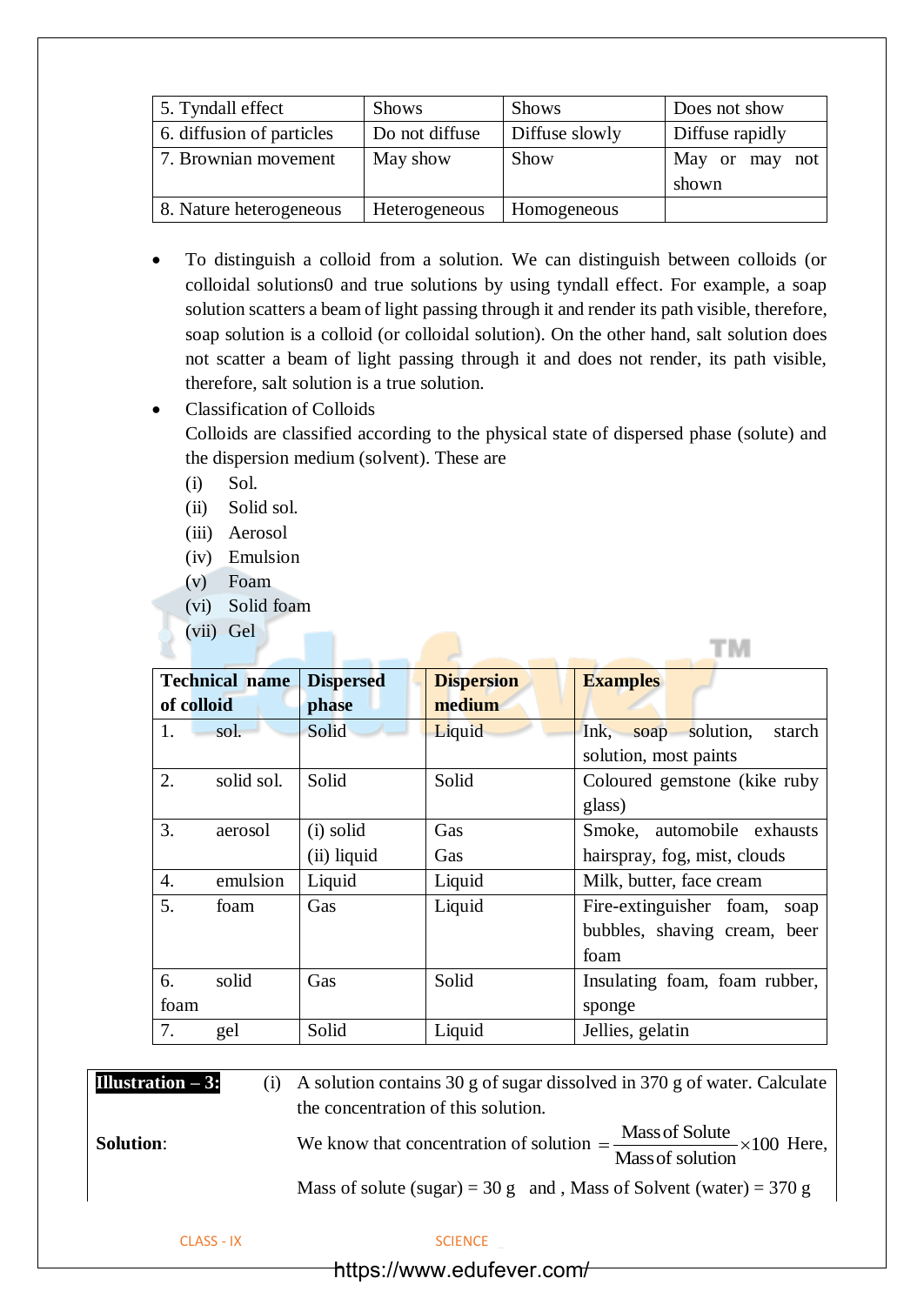|                  | So, Mass of solution = Mass of solute + Mass of solvent = $30 + 370 =$                                                                   |
|------------------|------------------------------------------------------------------------------------------------------------------------------------------|
|                  | 400g Now, putting the values of 'mass of solute' and 'mass of solution'                                                                  |
|                  | in the above formula, we get:                                                                                                            |
|                  | Concentration of solution = $\frac{30}{400} \times 100 = \frac{30}{4} = 7.5$ percent (or 75%)                                            |
|                  | (ii) If $110$ g of salt is present in 550 g of solution, calculate the concentration                                                     |
|                  | of solution.                                                                                                                             |
| <b>Solution:</b> | Here, Mass of solute (salt) = 110 g and, Mass of solution = 550 g Now,                                                                   |
|                  | we know that; concentration of solution                                                                                                  |
|                  | $=\frac{\text{Mass of Solute}}{\text{Mass of solution}} \times 100 = \frac{110}{550} \times 100 = \frac{100}{5} = 20$ percent (or 20%)   |
|                  | (iii) If 2 mL of acetone is present in 45 mL of its aqueous solution calculate                                                           |
|                  | the concentration of this solution.                                                                                                      |
| <b>Solution:</b> | Here, volume of solute (acetone) = $2 \text{ mL}$ and, volume of solution = $45$                                                         |
|                  | mL Now, we know that: concentration of solution                                                                                          |
|                  | $=\frac{\text{Mass of Solute}}{\text{Mass of solution}} \times 100 = \frac{2}{45} \times 100 = \frac{200}{45} = 4.4$ percent (by volume) |
|                  | (iv) 12 grams of potassium sulphate dissolves in 75 grams of water $60^{\circ}$ C.                                                       |
|                  | What is its solubility in water at that temperature?                                                                                     |
| <b>Solution:</b> | Here we have been given that 75 grams of water dissolves 12 grams of                                                                     |
|                  | potassium sulphate. We have to find how much potassium sulphate will                                                                     |
|                  | dissolve in 100 grams of water. Now, 75 g of water dissolves $= 12$ g of                                                                 |
|                  | potassium sulphate So, 100 g of water will dissolve = $\frac{12}{75} \times 100$ g of                                                    |
|                  | potassium sulphate $= 16$ g of potassium sulphate. Thus, the solubility of                                                               |
|                  | potassium sulphate in water is 16 g at 60°C.                                                                                             |

#### • **SEPARATION OF MIXTURE**

These mixtures have two or more than two substance or constituents mixed. We may require only one or two separate constituents of a mixture for one use. So tey need to be separated the process which is used for it is based on the various physical properties of the constituents like boling point, melting point, volatility density etc.

## **Commonly used process which are used to separate the constituents of mixture are**

- Sublimation
- Filtration
- Centrifugation
- Evaporation
- Crystallization
- Chromatography
- Distillation
- Fractional Distillation
- Separating funnel

In order to learn the separation of mixtures, we will consider the following three cases:

- 1. Mixture of two solids
- 2. Mixture of a solid and a liquid
- 3. Mixture of two liquids.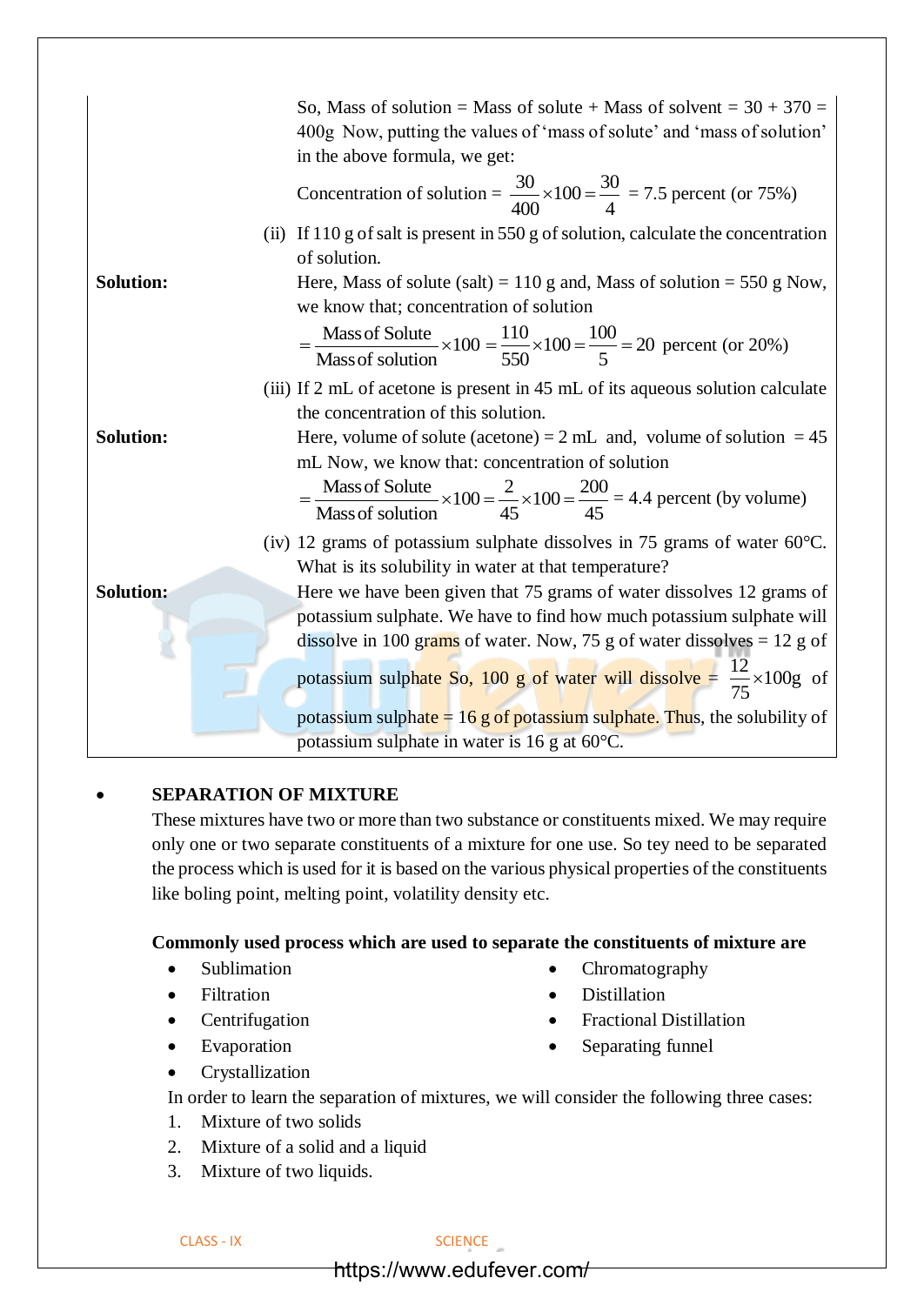## • **Separation of mixture of two solids**

Mixture of two solids are separated by the following method

- a. By using a suitable solvent (sugar and sand mixture)
- b. By the process of sublimation (Ammonium chloride and common salt)
- c. By using a magnet (mixture of iron filling and sulphur power)

### **Separation of mixture of solid and a liquid**

- By filtration
- By centrifugation
- By evaporation
- By crystallization
- **By centrifugation**

It is a method for separating the suspended particle of a substance from a liquid in which the mixture is rotated (or sperm) at a high speed in centrifuge and force to denser particles to bottom and lighter on above layer.

## • **By the process of chromatography**

The ink that we use has water as the solvent and the dye is soluble in it. As the water rises on the filter paper it takes along with it the dye particles. Usually, a dye is a mixture of two or more colours. The coloured component that is more soluble in water rises faster and in this way the colours get separated.

This process of separation of components of a mixture is known as chromatography. Kroma in Greek means colour. This technique was first used for separation of colours, so this name was given, chromatography is the technique used for separation of those solutes that dissolve in the same solvent.



## • **Separation of dyes in black ink using chromatography**

Separation of mixture of two liquids the miscible liquid (which mix together) in all proportion and form single layer) and immiscible liquid (which do not mix with each other and form a separate layers) are separated by the two method).

CLASS - IX SCIENCE

- By chromatography
- By distillation
- To Separate Cream From Milk